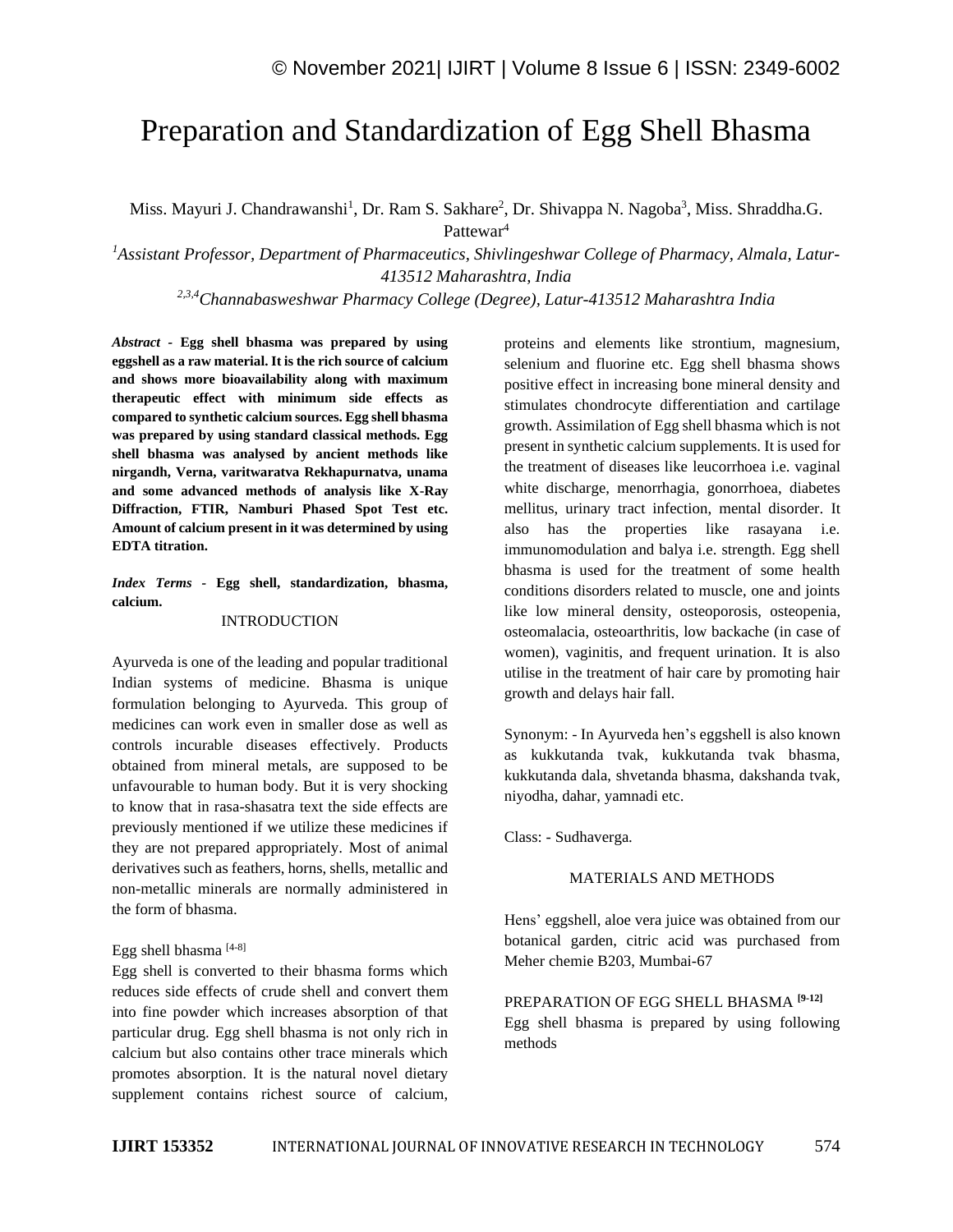

## STANDARDISATION OF EGG SHELL BHASMA **[13- 20]**

Standardisation of eggshell bhasma was carried out for identification as well as determination of its quality and purity. Standardisation also determines the nature of adulteration along with safety and efficacy. Standardisation of eggshell bhasma was carried out by using both Ayurvedic and advanced methods of analysis.

Ancient Ayurvedic methods of analysis

I. Physical characteristics of bhasma

a) Organoleptic characters: Colour, Taste, Odour, Touch, Appearance.

b) Solubility test: - The sample was subjected for solubility test with following solvents Distilled water, Methanol, Chloroform, Propylene glycol, Ethyl alcohol, 0.1 N HCL.

1. Verna: - Colour of the preparation is depending on parent material. Any changes in specific colour suggest that bhasma is not prepared properly.

2. Nisvadutam: - This test is used for the detection of taste. A pinch of bhasma is placed on the tongue and it taste should perceive to be tasteless.

3. Nirgandha: - This test was used to determine the odour or smell of the bhasma.

4. Nishchandratvam:- Bhasma must be nishchandandra i.e. lustreless before therapeutic application.

5. Rekhapurnatva:- Particles of bhasma should be of minimum size because decreases particle size, surface area increases and ultimately absorption and assimilation in the body also increases. It was used to study the particle size of bhasma.

6. Varitaratva :- Bhasma should be light and fine. This test is totally based upon the law of surface tension.

Properly incinerated bhasma will float on surface of water which states that prepared bhasma is light and fine.

7. Unama test: - It is somewhat same to varitaratva test. If the grains remain on the surface, than bhasma can be considered as excellent.

8. Slakshnatvam: - This test is carried out to study tactile sensation produced by bhasma by simple touch with fingers tips.

II. Chemical characteristics

1. Apurnabhavavta: - Apurnabhavta means incapability to retain its original metallic form. Lusterous particles in it show presence of free metals which is inactive after incineration.

2. Amla pariksha: - A pinch of prepared bhasma was mixed with little amount of dahi (curd) in clean and dry Petridish and is observed for any colour change. No colour change of dahi should be observed. The same colour of lemon juice taken in test tube and the same results should be observed.

B) Advanced methods for analysis of bhasma

I) Physicochemical test

1) Determination of pH value of the sample

pH meter was calibrated by using standard buffer of known pH- 4.0 and 9.2 at  $30^{\circ}$ C. The reference electrode was thoroughly washed with distilled water every time. Water was drained by using filter paper. 1% egg shell bhasma (1 gm of egg shell bhasma add 10 ml of distilled water) was prepared then tip of electrode was dipped and reading was recorded.

2. Loss on drying

Gravimetric method: - loss on drying was calculated by using following formula,

Loss on drying  $%$  = Initial wt of sample – wt of sample after drying  $\times$  100

## Initial weight of sample

3. Determination of Total ash value

It is used to determine quality and purity of crude drug and to establish the identity. Some inorganic radicals like phosphate, carbonates and silicates of sodium, potassium, magnesium, calcium, etc are present in ash. These are present in definite amount in a particular crude drug hence quantitative determination in terms of various ash values helps in their standardisation. The percentage of total ash was calculated as follows, Total Ash value =  $W2 - W1$ 

% of total ash =  $W2 - W1 \times 100$ 

Where,  $W1 = Wt$ . of empty crucible.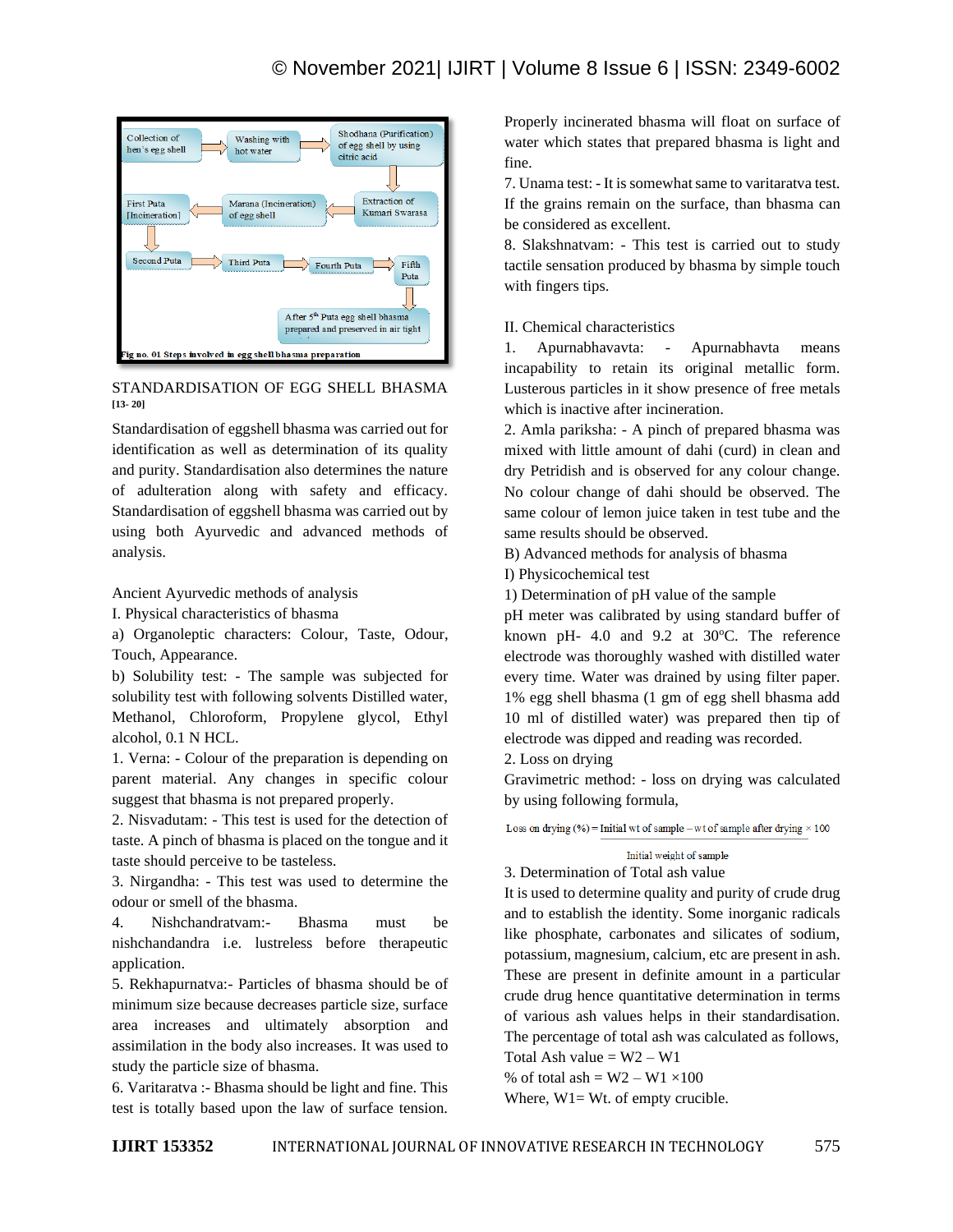#### $W2 = Wt$  of crucible + ash

4. Determination of acid insoluble ash

Total ash obtained above was treated with 25 ml of dilute hydrochloric acid and boiled. Ash less filter paper was used to collect insoluble matter. The residue was repeatedly washed with hot water, dried well, ignited in electric burner, cooled and weighed. The percentage of acid insoluble ash was calculated as follows

Acid insoluble ash =  $(W2 - W1) \times 100$ 

Where,  $W1 = Wt$ . of empty crucible

 $W2 = Wt$ . of crucible + acid insoluble ash

5. Determination of Water soluble ash

Total ash obtained was boiled with 25 ml of distilled water and filtered through ash less filter paper. The residue was washed with hot water and dried well, ignited on burner in a crucible, once again converted into ash and weight was noted (i.e. water insoluble ash). The weight of water-soluble ash was calculated by subtracting the weight of water insoluble ash from the weight of total ash.

Water soluble ash  $=$  total ash  $-$  W3

% of water soluble ash = (total ash – W3)  $\times$ 100

% of water insoluble ash =  $W3 \times 100$ 

Where,  $W1 = Wt$ . of empty crucible

 $W2 = Wt$ . of crucible + water insoluble ash

 $W3 = Wt$ . of water insoluble ash = W2 - W1

 $W4 = Wt$ . of water soluble ash = total ash - W3 Analytical Methods

1) X- Ray Diffraction study (XRD)

XRD is a technique in which the special arrangement of structural units of a substance in the crystalline state is known the distance between each set of atomic planes is determined with the help of wavelength of Xray beam and angle of diffraction applying Bragg's law. Results show the characterization of the crystallographic structure and heterogeneous solid mixture. Egg shell bhasma was analyzed by XRD.

2) Infrared Spectrum:- Infrared spectrum is the technique based upon the simple fact that the substance shows marked selective absorption in the infrared region. After absorption of IR radiation, the molecules of the chemical substance vibrate at many rates of vibration, giving rise to close- packed absorption bands, called as IR spectrum which extends over a wide wavelength range. IR spectrum shows various bands which will correspond to the characteristic functional groups and bonds present in the chemical substance. This help to establish the

structure of unknown compound as well as analysis of functional group. The sample of eggshell bhasma was analysed between 4000- 600 cm-1 .

3) Namburi Phased Spot Test (NPST)

The bhasma solution was prepared by adding 1 gm of eggshell bhasma in 10 ml of distilled water. Then one drop of clear solution of sample was examined by putting it on reacting haridra paper using dropper. Immediately characteristic spot begins to form and changes continuously for some time. During this time the colour and the pattern of spot at three different phases was studied.

First phase: - 0 to 5 min, Second phase: - 5 min to 20 min, Third phase: - 20 min to 1 day.

#### RESULT AND DISCUSSION

Physicochemical characterisation of eggshell bhasma according to ancient Ayurvedic methods 9.1.1 Physical characterisation of drug a) Organoleptic characters:

Colour: - White

Taste: - Tasteless

Odour: - Odourless

Touch: - Soft and fine

Appearance: - Amorphous powder.

b) Solubility study: -

The sample was subjected for solubility test with following solvents

Table no. 01 Solubility study of eggshell bhasma in different solvents

| Sr.            | Solvents         | Results           |
|----------------|------------------|-------------------|
| N <sub>0</sub> |                  |                   |
|                | Distilled water  | Sparingly soluble |
| $\overline{c}$ | Acetic acid      | Soluble           |
| 3              | Chloroform       | Insoluble         |
|                | Propylene glycol | Insoluble         |
| 5              | Ethyl alcohol    | Insoluble         |
|                | $0.1$ N HCL      | Soluble           |

|        |  | Table no. 02 Ayurvediya parikshan of eggshell |  |  |
|--------|--|-----------------------------------------------|--|--|
| bhasma |  |                                               |  |  |

| Sr.<br>No      | Parameter           | Observation                                        | Results  |
|----------------|---------------------|----------------------------------------------------|----------|
|                | Verna               | White                                              | Positive |
| $\overline{c}$ | Nisvadutam          | <b>Tasteless</b>                                   | Positive |
| 3              | Nirgandha           | No smell                                           | Positive |
| 4              | Nishchandraty<br>am | Lustreless                                         | Positive |
| 5              | Rekhapurnatva       | Some portion of<br>eggshell bhasma<br>remain<br>1n | Positive |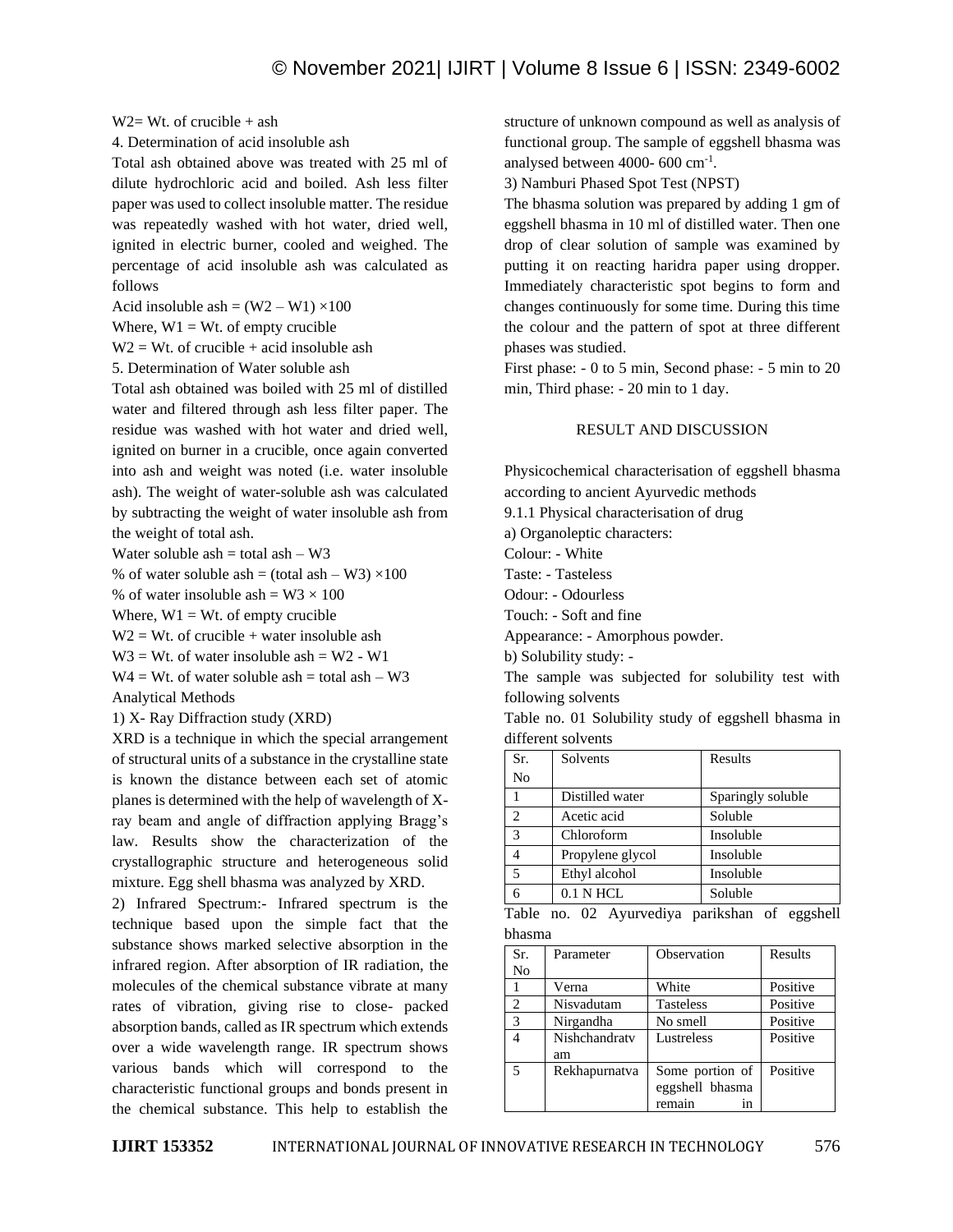|   |              | of<br>crevices<br>figures                        |          |
|---|--------------|--------------------------------------------------|----------|
|   | Varitaratva  | shell<br>Egg<br>bhasma float on<br>water surface | Positive |
|   | Unama test   | Rise grains sink<br>in water                     | Negative |
| 8 | Slakshnatvam | tactile sensation<br>produced                    | Positive |

Table no.03. Chemical characterisation of eggshell bhasma

| Sr.            | Parameter      | Observation   | Results   |
|----------------|----------------|---------------|-----------|
| No             |                |               |           |
|                | Apurnabhavavta | Non lusterous | Free      |
|                |                | particle      | from free |
|                |                |               | metal     |
| $\mathfrak{D}$ | Amla pariksha  | No<br>colour  | Positive  |
|                |                | change        |           |

Table no.04. Physicochemical test according to advanced method of analysis

| Sr. No | Parameter          | Results |
|--------|--------------------|---------|
|        | pΗ                 |         |
|        | Loss on drying     | 0.89%   |
| 3      | Total ash value    | 11.56%  |
|        | Acid insoluble ash | 5.4%    |
|        | Water soluble ash  | 4.61 %  |

Table no. 05 Qualitative analysis of egg shell bhasma

| Sr. | <b>Test</b>                                                                  | Observation                                                                | Results                             |
|-----|------------------------------------------------------------------------------|----------------------------------------------------------------------------|-------------------------------------|
| No  |                                                                              |                                                                            |                                     |
| 1   | <b>Bhasma</b><br>solution                                                    | White<br>precipitate                                                       | is<br>Calcium                       |
|     | $^{+}$<br>ammonium<br>carbonate<br>solution,<br>boil<br>and cool             |                                                                            | present                             |
| 2   | Bhasma<br>solution+<br>HCL.<br>dilute<br>acid, liberating<br>Co <sub>2</sub> | White<br>precipitate<br>produced<br>in<br>calcium<br>hydroxide<br>solution | Calcium<br>carbonate is<br>present. |

Table no. 06 Identification test for calcium carbonate

| Sr.                         | <b>Test</b>               | Observation                          | Results                                |
|-----------------------------|---------------------------|--------------------------------------|----------------------------------------|
| No                          |                           |                                      |                                        |
| 1                           | For calcium<br>Reaction A | white<br>crystalline<br>precipitates | Calcium present                        |
| $\mathcal{D}_{\mathcal{A}}$ | <b>Reaction B</b>         | white<br>precipitate                 | Calcium present                        |
| 3                           | For calcium<br>carbonate  | white<br>precipitate                 | Calcium<br>is<br>carbonate<br>present. |
| 4                           | Flame test                | Blue/<br>orange<br>coloured flame    | Calcium<br>carbonate<br>present.       |

9.1.2 Determination of the percentage of calcium present in eggshell bhasma

Firstly solution of egg shell bhasma was prepared by using hydrochloric acid. Then 25 ml of these solutions was taken and then pH was adjusted to 7 by using sodium hydroxide solution and add 10 ml of 8.5 M NH3- NH4Cl buffer to adjust the solution to pH 10. 2- 3 drop of EBT i.e. Erichrome Black T indicator was added to the Erlenmeyer flask and titrates with 0.01 M EDTA, Perform this analysis in triplicate.

Percentage of calcium present in eggshell bhasma was found to be 94.21 %.



**Fig no.02 Observation of titration.**

9.2 Analytical Methods

9.2.1 X- Ray Diffraction study (XRD) Bhasma



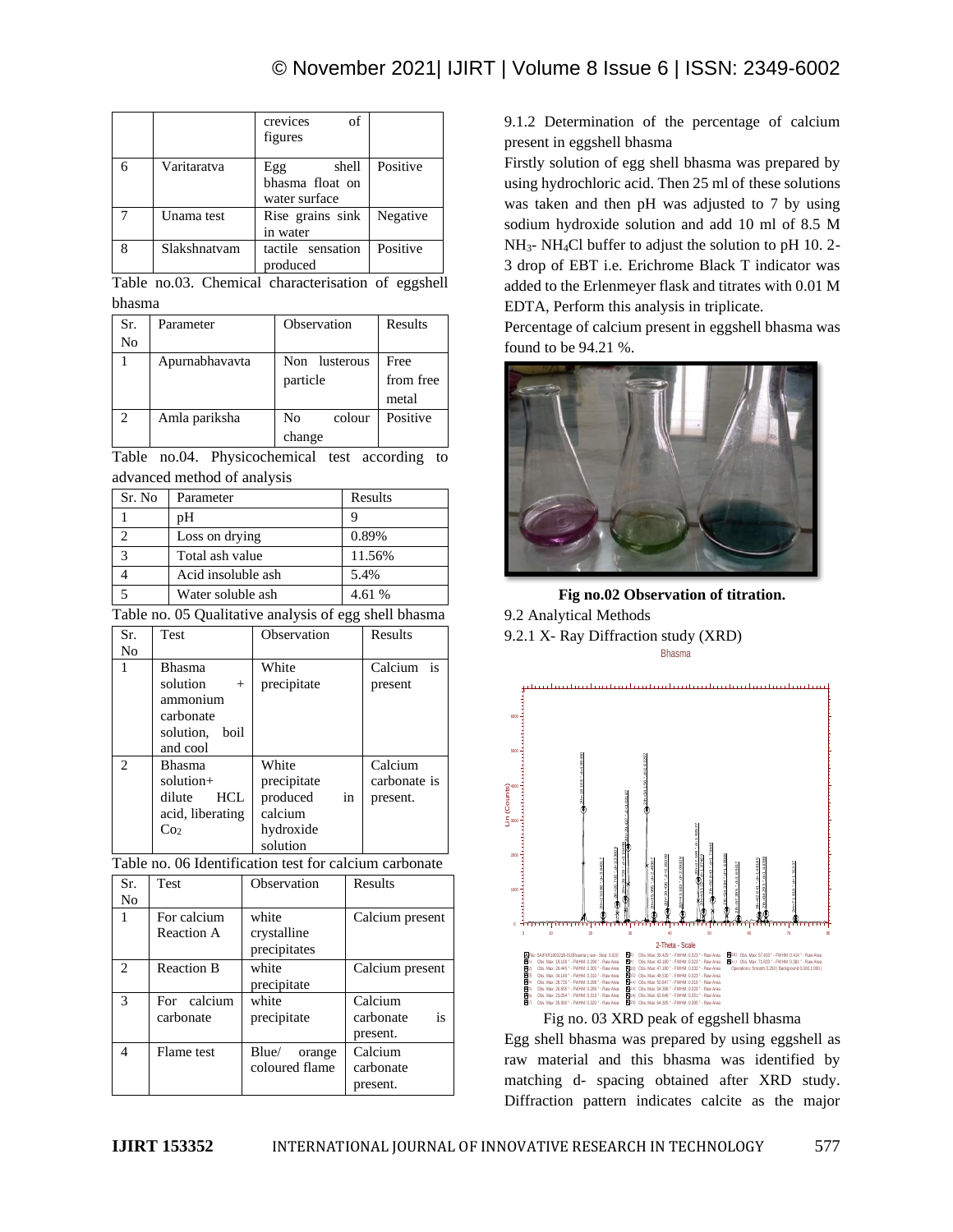crystalline phase present in eggshell bhasma. Standard calcite was also analysed with XRD and diffraction pattern as peaks at d=  $3.0488$  A<sup>o</sup> (2 $\Theta$ = 29.437), d=2.283 A<sup>o</sup> (2 $\Theta$ =39.43), d=1.92A<sup>o</sup> (2 $\Theta$ =47.16), d=1.87A $^{\circ}$ (2 $\Theta$ =48.62), d=1.44A $^{\circ}$ (2 $\Theta$ =64.29) confirms the presence of calcite as major crystalline phase in sample. Lines with low intensity indicates presence of calcium hydroxide at d= $2.62A^{\circ}(2\Theta=34.15)$ , d= $4.89A^{\circ}$  $(2\Theta = 18.10)$ , d=1.92A<sup>o</sup> (2 $\Theta = 47.16$ ). This may be attributed to the hydrolysis of calcium oxide formed due to partial decomposition of calcite during calcinations cycles the mean crystal size of eggshell bhasma particles was calculated from XRD pattern (2 $\Theta$  for 100 % intensity peaks) by following Scherer's Equation. The mean crystal size of eggshell bhasma was 40.03nm. Whereas mean crystal size of standard calcite was 39.80 nm. Egg shell bhasma particle have smaller crystal size as that of standard calcite.

## 9.2.2 FTIR Spectrum

FTIR study was done by using Perkin Elmer IR Series model no 21 spectrometers. Some peaks found in FTIR study of eggshell bhasma are as follows,



Fig No. 04 FTIR Spectrum of eggshell bhasma. Table no. 07 Interpretation of FTIR study of eggshell bhasma.

| Sr.           | Assigned         | Standard              | Observed              |
|---------------|------------------|-----------------------|-----------------------|
| No.           | Functional group | peak cm <sup>-1</sup> | peak cm <sup>-1</sup> |
|               | stretching<br>OH | 3643                  | 3643                  |
|               | vibration        | 3439.01               |                       |
| C             | Cа               | 1500                  | 1416                  |
|               |                  | 1400                  |                       |
| $\mathcal{R}$ | Carbonate ion    | 875.56                | 874.02                |

| C-H stretching                        | $860 - 680$ | 712 |
|---------------------------------------|-------------|-----|
| 9.2.3 Namburi Phased Spot Test (NPST) |             |     |

Table no. 08 Observation of NPST

| Sr.<br>No      | Criteria                                                       | Egg shell bhasma         |                     |
|----------------|----------------------------------------------------------------|--------------------------|---------------------|
| 1              | Changes on heating                                             | Liberation<br>of fumes   | Not present         |
|                |                                                                | Odour                    | Not present         |
| $\overline{c}$ | Changes on wetting                                             | Solvent                  | Distilled<br>water  |
|                |                                                                | of<br>Colour<br>solution | Grayish             |
|                |                                                                | Exothermic<br>reaction   | Not present         |
|                |                                                                | Endothermic<br>reaction  | Not present         |
|                |                                                                | Absorption               | in<br>More<br>water |
|                |                                                                | Settling time            | Slow                |
| 3              | Colour pattern of<br>first phase (after 5<br>min)              | Orange                   |                     |
| 4              | Colour pattern of<br>second phase (after<br>$20 \text{ min}$ ) | Pinkish                  |                     |
| 5              | Colour pattern of<br>third phase (after<br>one day)            | Pink                     |                     |

## **CONCLUSION**

Most of animal derivatives such as feathers, horns, shells, metallic and non-metallic minerals are used as medicines but if these are not used in the proper form they show side effects. According to rasashatra they are normally administered in the form of bhasma to reduces their side effects and convert them to nontoxic form. Egg shell is the rich source of calcium and converted to suitable form of administration in the form of bhasma. Standardisation of eggshell was carried out to determine quality, purity as well as safety and efficacy of eggshell. It is also used to determine the nature of adulteration. From the research work it is concluded that eggshell in the form of bhasma was safe and nontoxic form of drug and safe form of administration.

## ACKNOWLEDGEMENTS

Authors are thankful to Channabasweshwar Pharmacy College, Latur, Late Babruwan Vitthalrao Kale Ayurved Medical College and Hospital, Latur and Shivlingeshwar College of Pharmacy for providing necessary facility to carry out this research work.